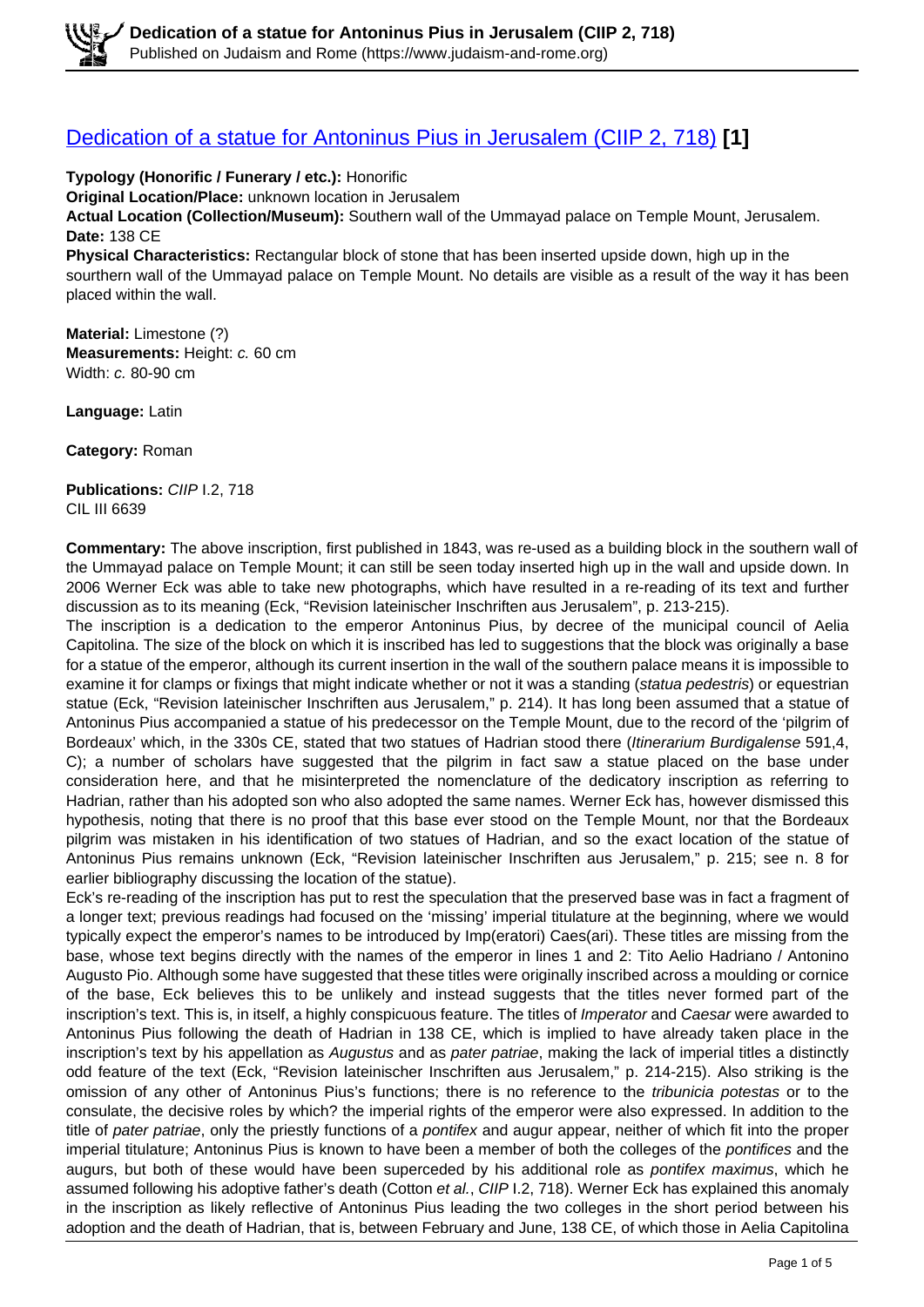who commissioned the statue unnecessarily took note; a similar error of judgement is given to explain the omission of *Imperatori Caesari* in line 1, although Eck indeed also notes that the errors cannot have caused too much concern in the city or amongst those who ordered the statue and base to be constructed, as it survived for long enough to be later inserted into the wall of Temple Mount (Eck, "Revision lateinischer Inschriften aus Jerusalem," p. 215).

The final line of the inscription -  $d(ecrete)$   $d(ecurionum)$   $p(ecunia)$   $p(ublica)$  - is also confirmed, but with the addition of ex at the start of the line, which had not previously been noted. This legal statement, recording that the statue had been set up "by decree of the *decurio*, at public expense," was a very common formula in honorific inscriptions, which acted almost as a financial document to confirm the funding from the colony's treasury. It asserted both the good work of the *decurio* in commissioning the dedication and arranging for its construction, and also the civic contribution that made it possible, through the application of public funds.

Werner Eck's re-reading of the inscription does not change its content – the local council of Aelia Capitolina had decided to honour Antoninus Pius with statue, upon whose base the decision was recorded – but the situation in which a statue might be offered is worthy of some consideration. Following the suppression of the Bar Kokhba revolt Hadrian had banned all Jews from the city of Jerusalem and re-named it Aelia Capitolina, in a permanent marker of Rome's political and religious supremacy (Renaming of Jerusalem as Colonia Aelia Capitolina (CIIP 1.2, 728) [2]). The pagan character of the city was emphasised by the construction of a new monumental centre that centred around the cardo maximus and the Forum, which may have been further adorned by the addition of a statue of Hadrian in the temple to Jupiter, which some argue stood on the site of the former Great Temple of the Jews (Smallwood, Jews Under Roman Rule, p. 478). The erection of a statue of another emperor in the city served to underscore Rome's presence and the institution of her traditions, such as the dedication of figurative statues – considered sacrilegious by the Jews – within religious and civic precincts as a way of demonstrating loyalty to the imperial house.

However, the construction of a statue and dedicatory base to the new emperor was not necessarily a sign that Antoninus Pius continued, or intended to continue, the extreme restrictions that his predecessor had placed upon the Jewish community of the province. Although he did not lift the ban on Jews entering Aelia Capitolina, he did attempt to establish a modus vivendi that would allow the Jews and Romans to coexist in the region with relatively little conflict (Grant, The Antonines, p. 20). Whilst careful not to give rise to further outbursts of nationalism or independence, Antoninus Pius responded to the community with the same humane conservatism that came to characterise much of his reign; the Digest records that he issued a rescript that repealed the ban on circumcision for the Jews, allowing the community to practise their important ritual but with the same penalties and punishments for castration on anyone who enacted the practise on a non-Jew, in a bid to curb proselytism and conversion (see Digest XLVIII, viii, 11.1 [3]; Smallwood, Jews Under Roman Rule, p. 469). There is some debate as to whether or not Antoninus Pius' predecessor Hadrian had in fact banned circumcision; scholars have questioned the problematic nature of the Historia Augusta in which the reference appears, and of the vocabulary used to describe the ban: "At this time also, the Jews started a war because they were forbidden to mutilate their genitalia" (Moverunt ea tempestate et Iudaei bellum, quod vetabantur mutilare genitalia; for the other arguments see Historia Augusta, Life of Hadrian XIV.2 [4]). For those who favour the interpretation that Hadrian had made a ban on circumcision, Antoninus Pius' rescript appears to have been a limited concession to the Jews, who were allowed to circumcise their sons; for those who question the presence of a ban, Antoninus Pius's rescript was the first to clarify the conditions in which circumcision could take place (see (Abusch, "Negotiating Difference," p. 73). The retention of a general ban on circumcision, but with special exception for the Jews, followed the principle that had been established since the Late Republic, which saw Rome make exceptions to general rules in order to allow the Jews to answer the requirements of their specific Law (Smallwood, Jews Under Roman Rule, p. 471). This one act appears to have paved a way for a more peaceful shared existence between the Jews of the new Syria-Palaestina and their Roman cohabitants; whilst Aelia Capitolina and her new monumental centre remained a symbol of Roman victory and dominance in the region, the concessions or regulations made by Antoninus Pius that concerned Jewish religious life were a remarkable step towards improved relations.

Keywords in the original language:

- Antoninus Pius [5]
- decurio [6]
- pecunia publica [7]

Thematic keywords: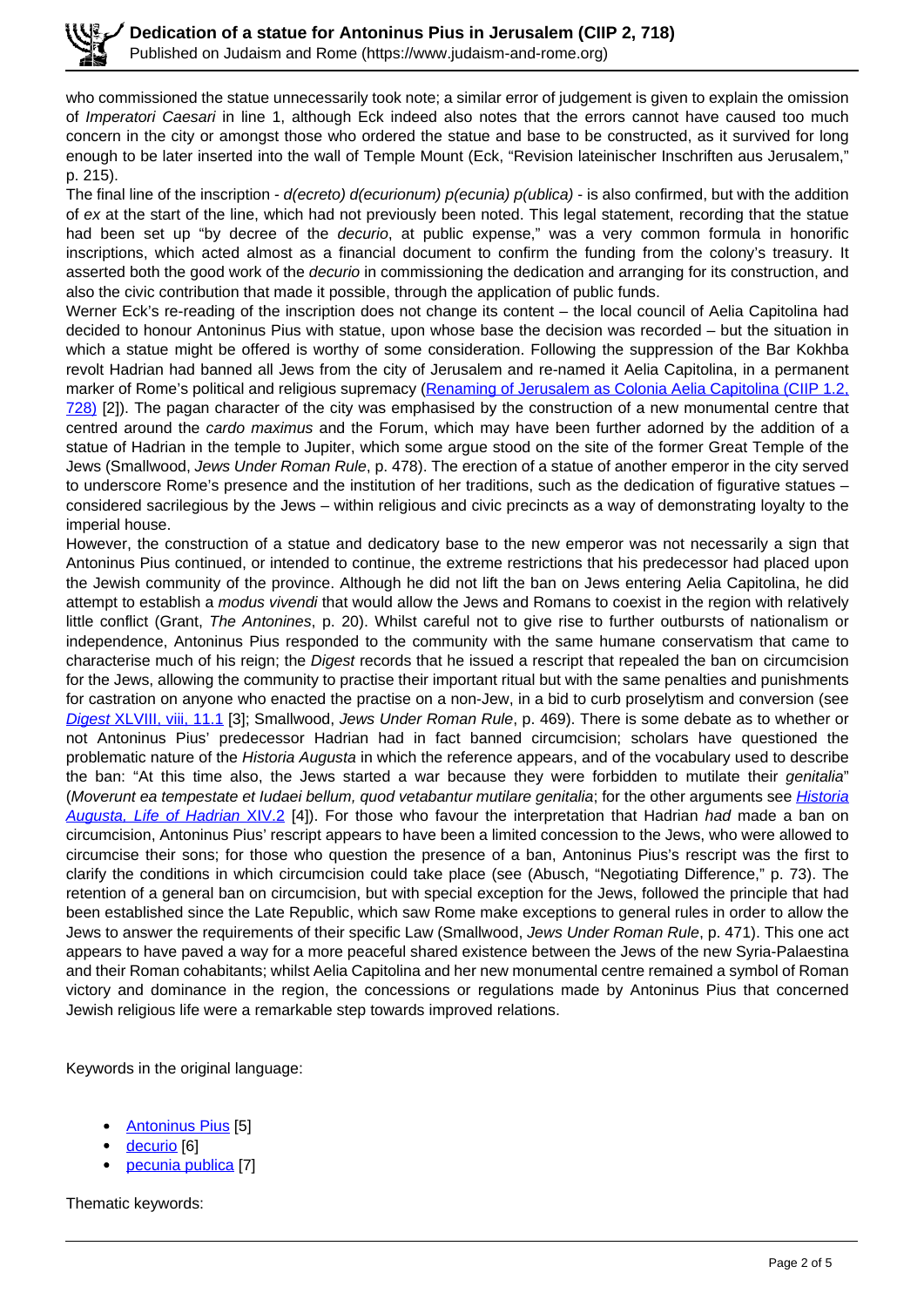- Aelia Capitolina [8]
- Roman colony [9]
- Antoninus Pius [10]
- statue [11]
- Bar Kokhba [12]
- circumcision [13]

**Bibliographical references:** Abusch, Ra?anan, "Negotiating Difference: Genital Mutilation in Roman Slave Law and the History of the Bar Kokhba Revolt" [14], in The Bar Kokhba War Reconsidered. New Perspectives on the Second Jewish Revolt against Rome (ed. Peter Schäfer; Tübingen: Mohr Siebeck, 2003), 71-91

Cotton, Hannah, et al. (eds.), Corpus inscriptionum Iudaeae/Palestinae: a multi-lingual corpus of the inscriptions from Alexander to Muhammad; Volume I, part 2 [15] (Berlin; New York: De Gruyter, 2012)

 Eck, Werner, Revision lateinischer Inschriften aus Jerusalem [16], Zeitschrift für Papyrologie und Epigraphik 169 (2009) : 213-229

 Garzetti, Albino, From Tiberius to the Antonines: A History of the Roman Empire AD 14-192 [17] (London: Methuen & Co ltd,, 1974)

Grant, Michael, *The Antonines: the Roman Empire in transition* [18] (London; New York: Routledge, 1994) Oppenheimer, Aharon, "The Ban on Circumcision as a Cause of the Revolt. A Reconsideration" [19], in Between Rome and Babylon. Studies in Jewish Leadership and Society (ed. Nili Oppenheimer; Tübingen: Mohr Siebeck, 2005), 243-255

Smallwood, E. Mary, *The Jews under Roman Rule: From Pompey to Diocletian: A Study in Political Relations* [20] (Studies in Judaism in Late Antiquity 20; Leiden: Brill, 1997)

**Other sources connected with this document:** Inscription

### Renaming of Jerusalem as Colonia Aelia Capitolina (CIIP 1.2, 728) **[21]**

• Read more about Renaming of Jerusalem as Colonia Aelia Capitolina (CIIP 1.2, 728) [21]

**Text** 

## Digest XLVIII.8.11 (Modestinus, Legal Rules VI) **[22]**

Antoninus Pius's ban on circumcision for non-Jews

• Read more about Digest XLVIII.8.11 (Modestinus, Legal Rules VI) [22]

**Text** 

# Historia Augusta, Life of Hadrian XIV.2 **[23]**

Hadrian's ban of circumcision

Read more about Historia Augusta, Life of Hadrian XIV.2 [23]

Inscription

### A soldier is decorated with the corona aurea after the Bar Kokhba revolt (CIL X, 3733) **[24]**

• Read more about A soldier is decorated with the corona aurea after the Bar Kokhba revolt (CIL X, 3733) [24]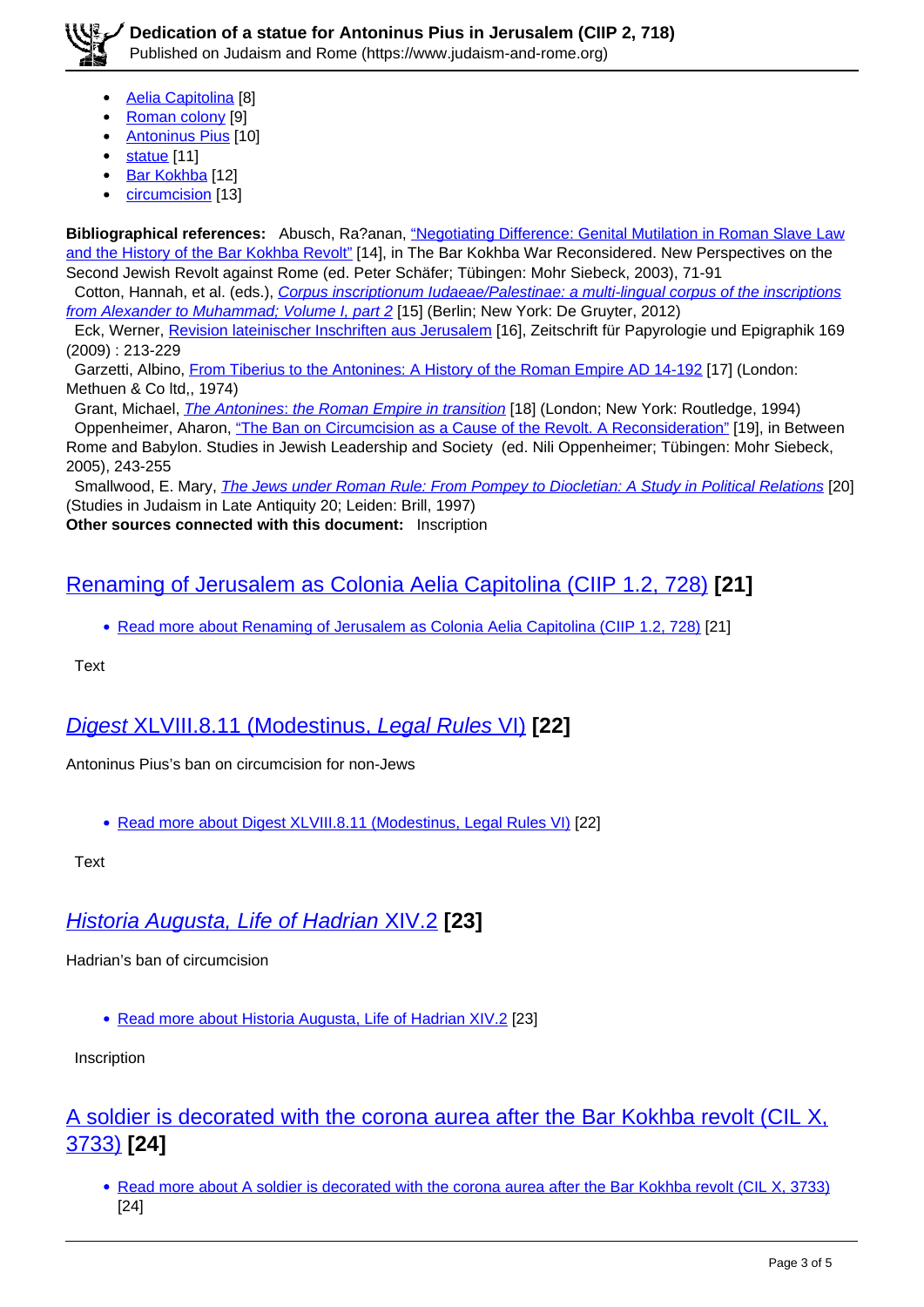**Inscription** 

## Haterius Nepos, Arabia, and the Bar Kokhba revolt **[25]**

The governor of Arabia, Titus Haterius Nepos, is honoured as a benefactor after the Bar Kokhba revolt.

• Read more about Haterius Nepos, Arabia, and the Bar Kokhba revolt [25]

Inscription

#### Iulius Severus, Hellenistic descendant, and Roman Governor in the Bar Kokhba Revolt **[26]**

Career of Iulius Severus, one of the Roman officials in the East during the Bar Kokhba revolt.

• Read more about Iulius Severus, Hellenistic descendant, and Roman Governor in the Bar Kokhba Revolt [26]

**Realized by:** 

## Caroline Barron **[27]**



**Source URL:** https://www.judaism-and-rome.org/dedication-statue-antoninus-pius-jerusalem-ciip-2-718

#### **Links**

- [1] https://www.judaism-and-rome.org/dedication-statue-antoninus-pius-jerusalem-ciip-2-718
- [2] http://www.judaism-and-rome.org/renaming-jerusalem-colonia-aelia-capitolina-ciip-12-728
- [3] http://judaism-and-rome.cnrs.fr/digest%C2%A0xlviii811-modestinus-legal-rules%C2%A0vi
- [4] http://judaism-and-rome.cnrs.fr/historia-augusta-life-hadrian%C2%A0xiv2
- [5] https://www.judaism-and-rome.org/keywords/antoninus-pius
- [6] https://www.judaism-and-rome.org/keywords/decurio
- [7] https://www.judaism-and-rome.org/keywords/pecunia-publica
- [8] https://www.judaism-and-rome.org/thematic-keywords/aelia-capitolina
- [9] https://www.judaism-and-rome.org/thematic-keywords/roman-colony
- [10] https://www.judaism-and-rome.org/thematic-keywords/antoninus-pius
- [11] https://www.judaism-and-rome.org/thematic-keywords/statue
- [12] https://www.judaism-and-rome.org/thematic-keywords/bar-kokhba
- [13] https://www.judaism-and-rome.org/thematic-keywords/circumcision
- [14] https://www.judaism-and-rome.org/%E2%80%9Cnegotiating-difference-genital-mutilation-roman-slave-law-and-
- history-bar-kokhba-revolt%E2%80%9D
- [15] https://www.judaism-and-rome.org/corpus-inscriptionum-iudaeaepalestinae-multi-lingual-corpus-inscriptions-